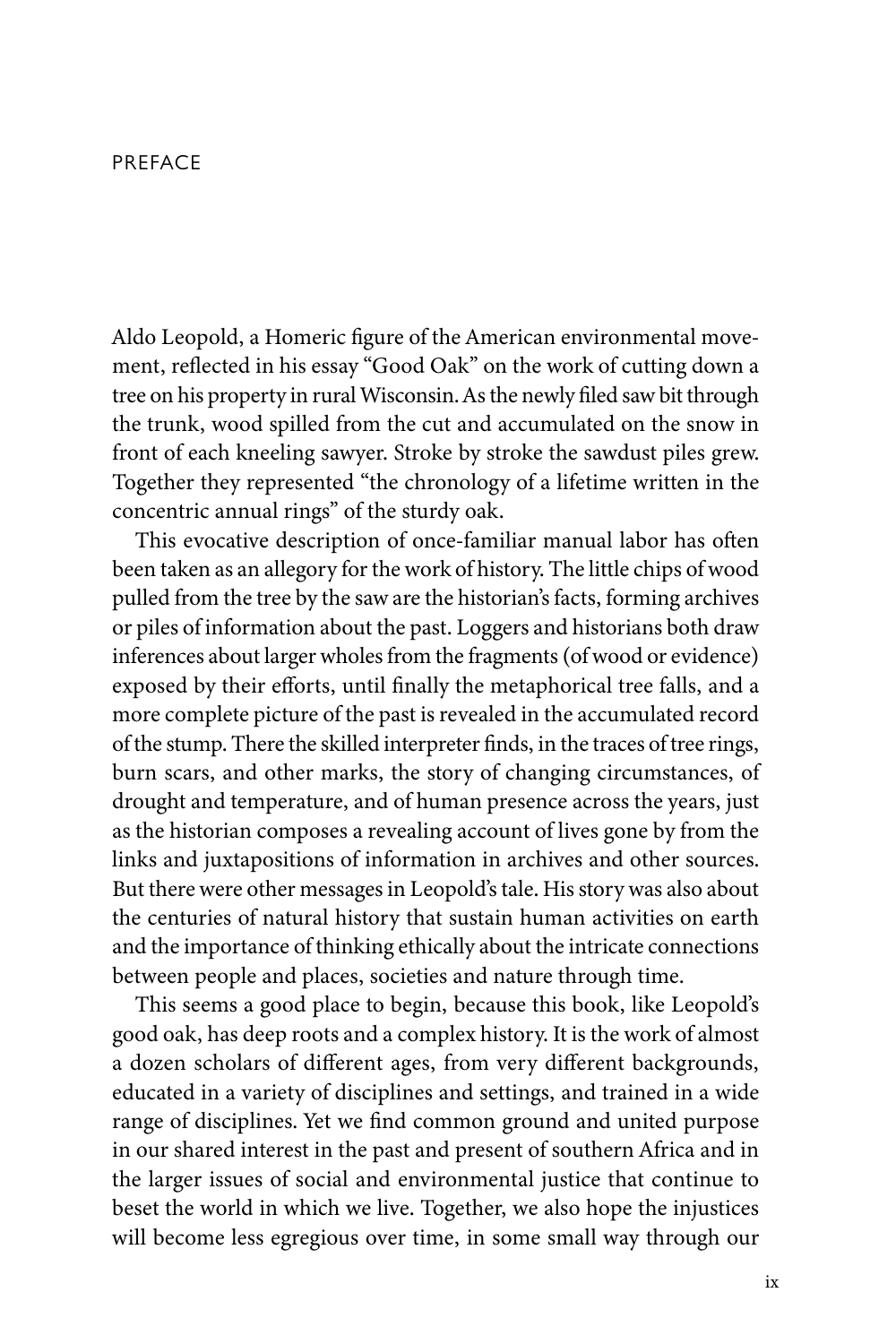collective effort in these pages but more efficaciously through the good sense and gathering wisdom of the generations that follow us.

The immediate origins of this book lie in a conversation between Nancy Jacobs and Graeme Wynn, sparked by the 2017 announcement of the program theme for the annual conference of the American Society for Environmental History (ASEH) in 2018: "Environment, Power, and Justice." Graeme had recently returned from a spell as visiting fellow at Stellenbosch Institute for Advanced Studies, which had driven home for him the radically different discourses around environment, power, and justice in southern Africa and North America. Recognizing the parallels between the newprogram theme and the title of Nancy's 2003 book, *Envi*ronment, Power, and Injustice: A South African History, he broached with Nancy the prospect of devoting a session of the 2018 conference to showcase southern African work on the theme. With a special session within his purview to organize as ASEH president, this was easily achieved. Graeme and Nancy quickly agreed that Jane Carruthers (a leading figure among environmental historians in South Africa, and recent past president of the International Consortium of Environmental History Organizations) should be one of our panelists. Further conversations among the three of us led us to approach Jacob Dlamini, Muchaparara Musemwa, and Sandra Swart as potential participants and happily fill out the panel when they agreed to attend the conference in Riverside, California.

"Environment, Power, and Injustice in Southern African Histories" proved to be a lively, well-attended session, despite its 8:30 a.m. start time on Friday morning. Sandra Swart spoke about "The Animal in the Mirror—Baboons and the Politics of Power"; Jacob Dlamini focused on "Ka-Skukuza: The Kruger National Park in the Political Calculus of the Lowveld"; Muchaparara Musemwa addressed "The Environment-Power-Injustice Nexus through the Lens of Water in Zimbabwe"; and Jane Carruthers offered her thoughts on "Power to the People! Energy, Environment, and Equity in South African History."

Buoyed by this exchange, we three editors began to envisage a larger, more lasting follow-up project. You hold the result in your hands. In retrospect, the path from Riverside to Ohio University Press was both more tortuous and more gratifying than we envisaged. Four years of hard work lie between the conference and the appearance of the book. We began by recruiting contributors—approaching colleagues whose work on the general themes we had in mind intrigued us—to ask for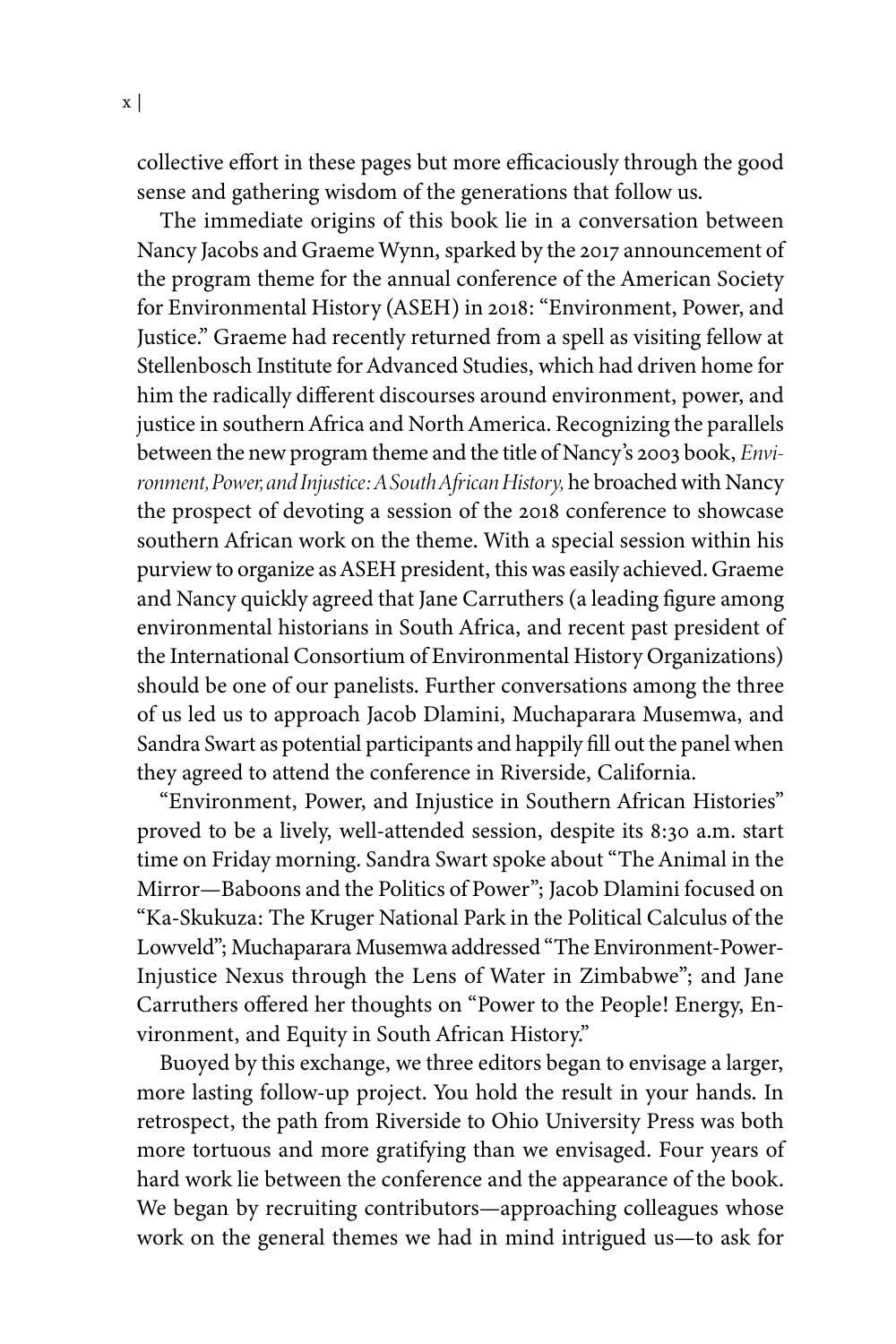suggestions and to extend invitations to join us. Unfortunately, some whom we hoped to include were unable (or unwilling) to commit to the project. Then, inevitably, there were unforeseen bumps along the road, from the personal to the pandemic; some who agreed to contribute withdrew; others who participated initially were unable to continue; restrictions on travel introduced in response to the COVID-19 situation in March 2020 led to the cancelation of much anticipated opportunities to meet and collaborate in person. Perhaps most disappointingly, a writing residency at the Rockefeller Center in Bellagio, Italy, that would have granted the editors opportunity to collaborate on the introduction and afterword fell victim to the virus. So, too, did a couple of our contributors' scheduled visits to Vancouver to present early versions of their work.

On the other hand, there has been much that is good and remarkable about the road we have traversed together. Contributors came through in spades and on time and were exemplary in engaging with the copious comments of hyperactive editors. Green College, a residential college for graduate students and postdocs from across the University of British Columbia (UBC), and a lively center of intellectual life on the campus, provided funding for a thematic lecture series that enabled several contributors to present early versions of their ideas to engaged audiences between September 2019 and spring 2020. These visits were also supported, financially and otherwise, by the departments of History and Geography and the African Studies Programme at UBC. We extend our thanks to Principal Mark Vessey, the staff at Green College, and the heads of the other departments and programs involved for their important support. Together they helped to impart momentum to the project that sustained it, despite the early withdrawal of one of our scheduled speakers, the failure of another—who presented in Vancouver—to revise or submit his work, and the disappointment of those whose springtime visits to this fair city were stayed by the virus that turned much of the world inward as this book came into shape.

From the editors' perspective this project has carried us on a Homeric odyssey—a remarkable intellectual journey in the virtual company of our contributors and each other. We think it safe and true to say that none of the essays, reflections, and arguments presented in the pages that follow are quite what any of us envisioned when we began—but that they are the better for that. To belabor the Aldo Leopold reference with which we began, we editors might be likened to the kneeling sawyers, but it